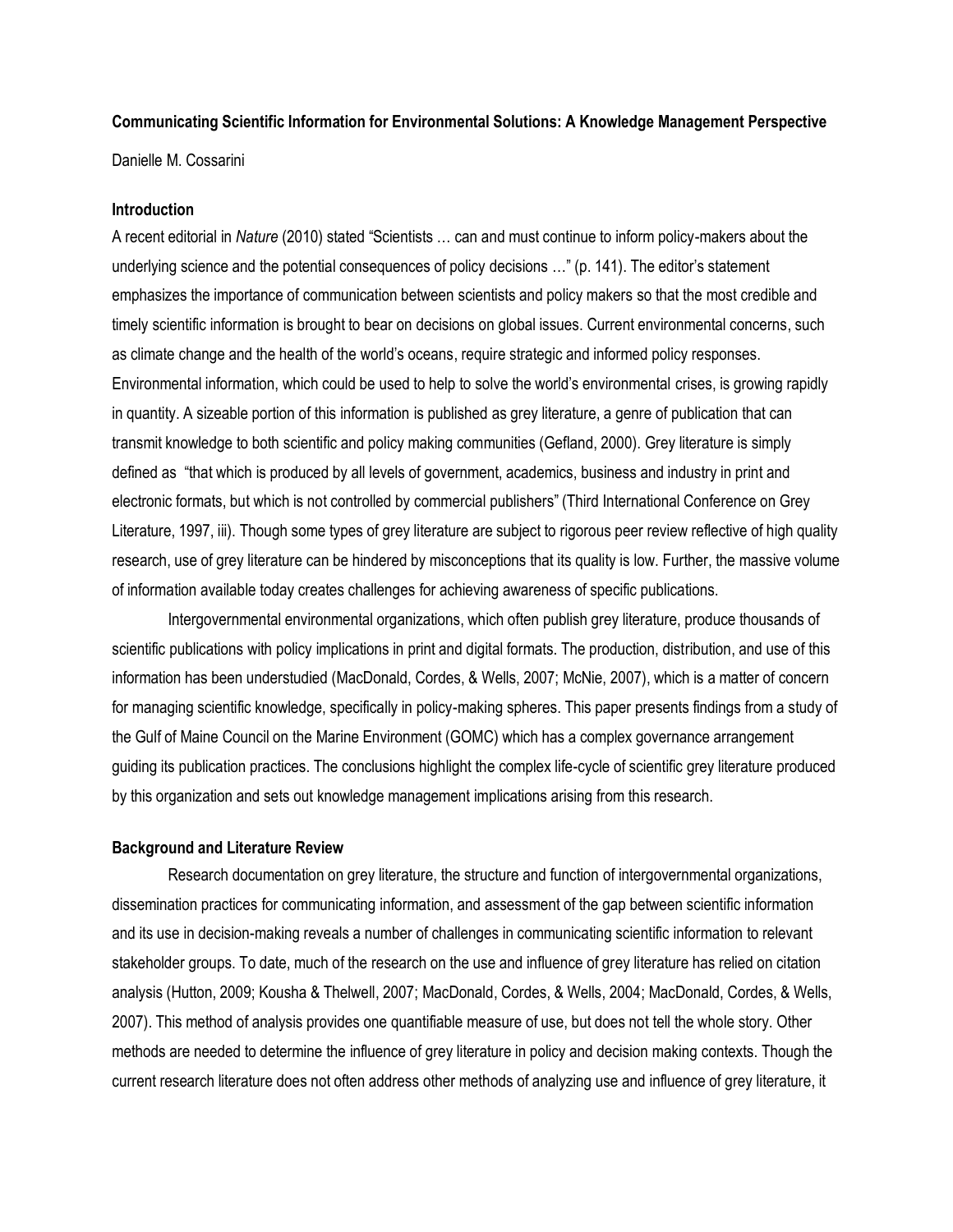does point to existing gaps between science and policy and strategies to deal with the problem. At its most basic level, grey literature is defined as any document not published by commercial publishers. In some instances, this literature is prepared "via thorough refereeing and review" by qualified experts (MacDonald, Cordes, & Wells, 2004). The Online Dictionary for Library and Information Science describes grey literature more comprehensively as: "Documentary material in print and electronic formats, such as reports, preprints, internal documents (memoranda, newsletters, market surveys, etc.), theses and dissertations, conference proceedings, technical specifications and standards, trade literature, etc., not readily available through regular market channels because it was never commercially published/listed or was not widely distributed" (ODLIS). The Dictionary notes grey literature may lack editorial review, which could influence its reliability. MacDonald, Cordes, and Wells (2004) suggest that because firm publishing rules do not govern grey literature, organizations like the Gulf of Maine Council on the Marine Environment "are not constrained in its dependence on this genre" and little attention may be paid to whether reliance on this genre is effective in fulfilling the mandates of organizations (p. 26). The proliferation of grey literature emphasizes the merits of further study of this genre in cases like the Gulf of Maine Council on the Marine Environment. As an intergovernmental organization, GOMC has the ability to transcend the Canada/United States boundary to manage and sustain the complex ecosystem that is the Gulf of Maine/Bay of Fundy region. Members of the Council represent governmental organizations at state/provincial and federal levels. GOMC maintains ties with the academic community, industry personnel, as well as a number of NGOs, which makes it ideally situated to act as a communication hub within the region, facilitating important discussion and funding important research on the Gulf of Maine.

Biermann and Bauer (2004) suggest that intergovernmental groups, which can act as conduits between different levels of government, different agencies within governments, and different educational and outreach groups, have a significant role to play in the dissemination of important environmental science research. The Gulf of Maine Council on the Marine Environment (GOMC) is just such a conduit. As questions regarding the state of the environment become increasingly important to answer, communication of scientific research on these matters grows in significance. A better understanding of the production, distribution, and use of the marine environmental grey literature published by GOMC will provide insight into the flow of information and current barriers hindering communication between groups involved in public policy, ranging from the general public to decision-makers.

The challenge GOMC faces in the dissemination and salience of its information is not uncommon with grey literature (McNie, 2007), a genre that has had to contend with many misconceptions about its quality (Farace, 1997). Traditionally, scholarly journals produced by commercial publishers and professional organizations have been the primary venue in scientific communication and are often considered the "gold standard" in research due to peer review and rigorous editing. It is clear, however, that recent trends in scientific publishing do not adhere to traditional publishing practices alone (Renear & Palmer, 2009). The current movement to open access journals and institutional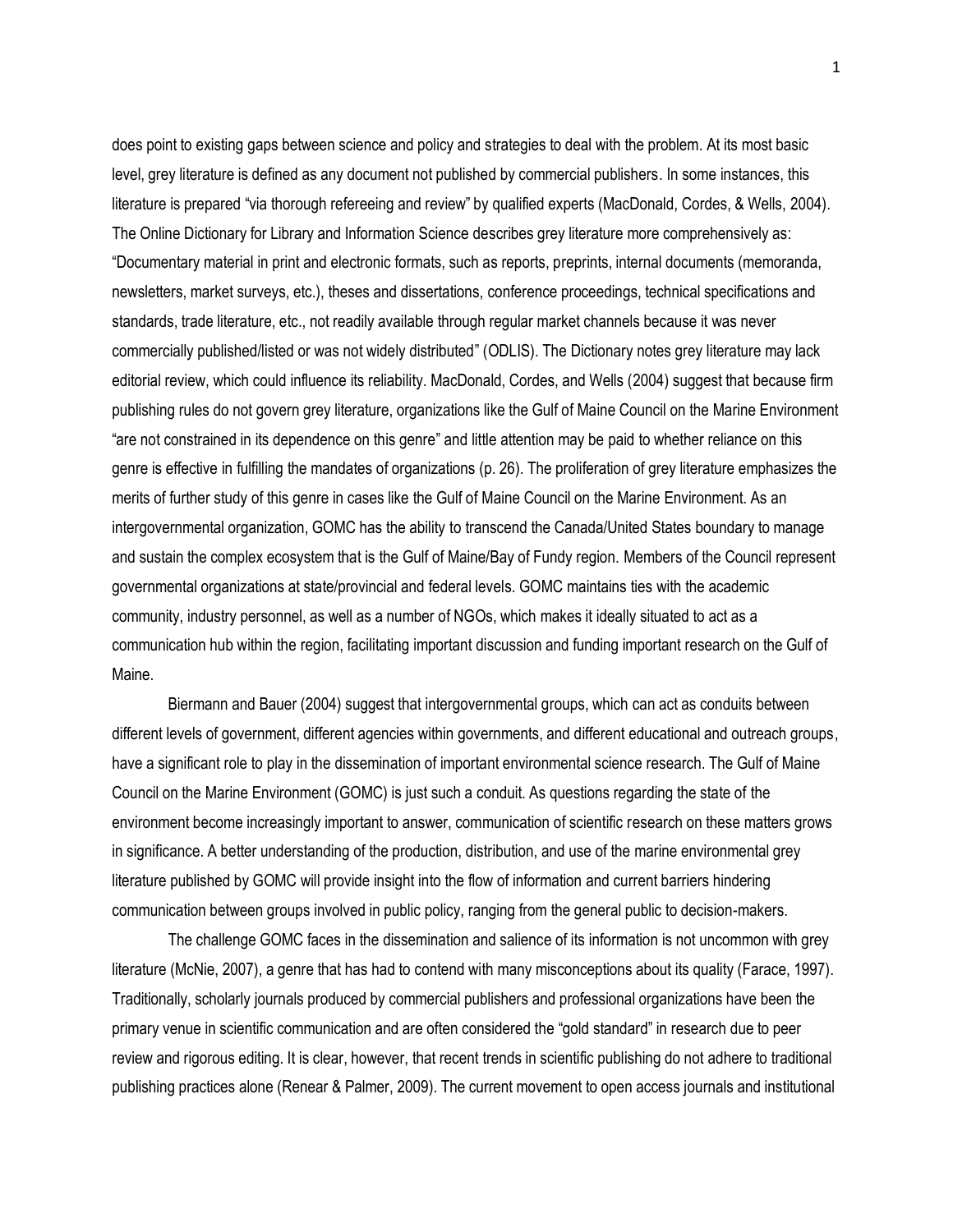repositories is spurring researchers to turn to alternative publishing methods in order to place their findings in the hands of readers (Cronin, 2005; Borgman, 2007). This movement lends support to publishing in the grey genre.

Not only do misconceptions about grey literature still prevail (Farace, 1997), but also challenges in trying to bring the fields of science and policy-making closer together continue (Holmes & Savgard, 2008; McNie, 2007). In the face of unprecedented environmental problems, finding a means to bridge this divide is becoming increasingly important. With the current glut of information questions of what constitutes the "right" information and how scientific research can respond more effectively to the environmental policy concerns come up again and again (Lexmond, 2002; McNie, 2007; Mitchell, Clark, & Cash, 2006; Nutley, 2003). Intergovernmental organizations could offer answers to these questions. Not only do these organizations produce and consume information, they can also act as knowledge brokers, opening the lines of communication between different stakeholder groups, translating science into lay language, and serving as a venue for policy discussion (Biermann & Bauer, 2004; Donaldson, Eden, & Walker, 2006).

Understanding of the production, distribution, and use of GOMC's publications and their potential impact on public policy is based on assumptions about scientific communication and biases in publishing practices that need to be identified, questioned, and in some cases replaced by current social and technological realities (Hutton, 2009). Interviews with key GOMC informants document dissemination pathways of the Council's grey literature, assess barriers to the flow of information, and act as a baseline to begin to understand how scientific grey literature can influence public policy and facilitate information exchange across disciplines.

## **Methodology**

The Gulf of Maine Council's 21-year history began in December of 1989 when the premiers of Canadian provinces of Nova Scotia and New Brunswick and the Governors of the American states of New Hampshire, Massachusetts, and Maine came together at the inaugural conference in Portland, Maine to discuss the potential of bi-national cooperation to deal with the environmental degradation of the Gulf of Maine/Bay of Fundy region (MacDonald, Cordes, and Wells, 2007). A working group, several high-level committees, and task forces carry out the work mandated by the Council (MacDonald & Wells, 2009). GOMC is an excellent case study organization because of its prolific publishing practices (over 300 publications to date) and attention to the communication and dissemination of marine environmental information to managers, policy-makers, non-governmental groups, industry leaders, and the general public. The organization continues to face issues of information dissemination, which could potentially limit the influence of its publications in policy spheres of the various jurisdictions.

Interviews for this study were conducted with Members of the GOMC Working Group. The Working Group, which reports to the top level of the Council (ministers, deputy ministers, commissioners, and other managers), was selected because of its Members' active nature and experience with the Council, their knowledge of the working processes and projects of GOMC, and their direct involvement in decisions about projects that resulted in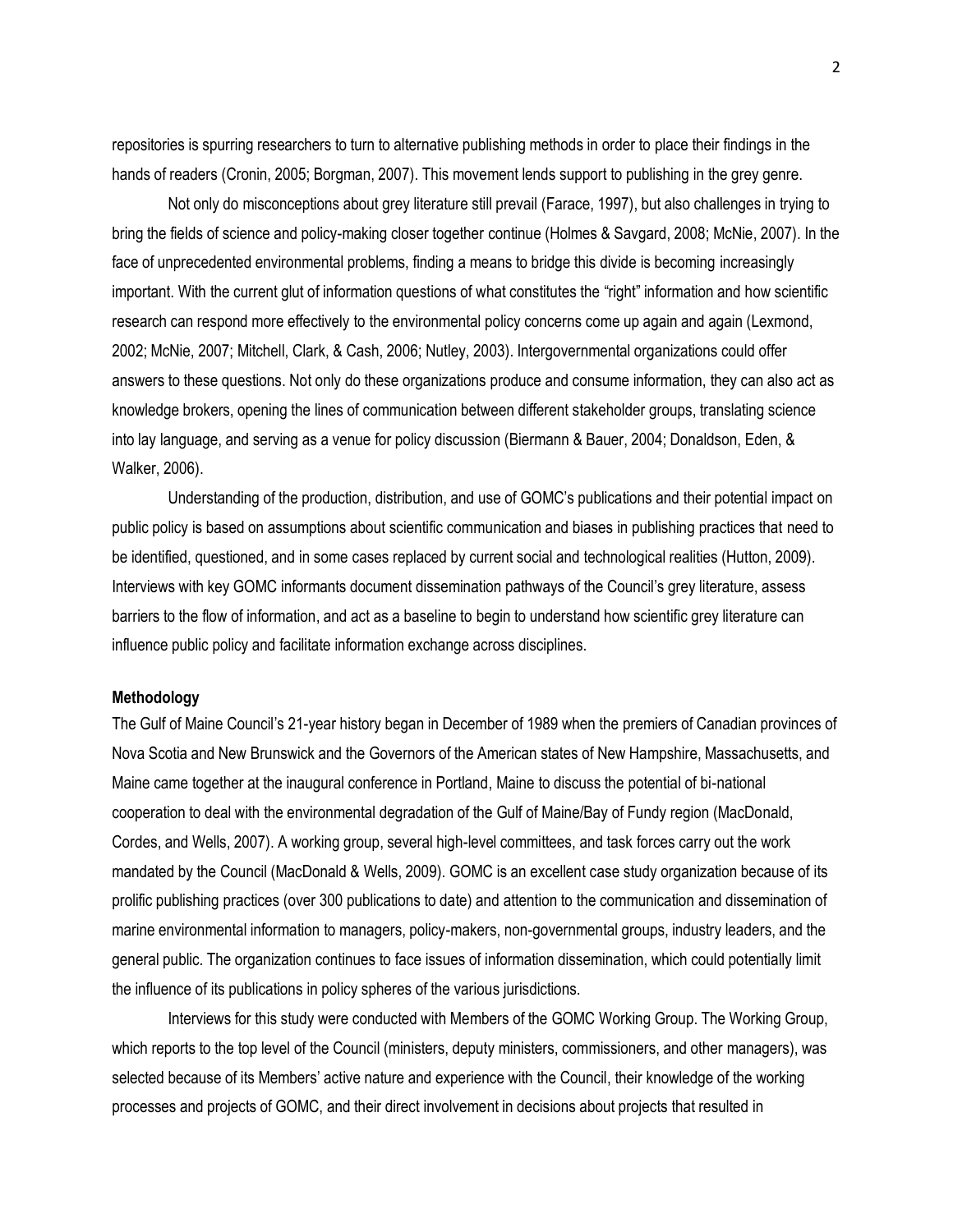publications. The Working Group includes a representative for each state/province and federal government, as well the Canadian and US co-chairs of each of the Council's committees.

The following steps were taken to obtain and conduct an analysis of the data: 1) develop an interview protocol; 2) obtain ethics approval from the Dalhousie University Social Sciences and Humanities Research Ethics Board to conduct the study; 3) invite all current and selected previous Members of the GOMC Working Group, via emailed letter, to participate in the interviews; 4) interview nineteen Working Group Members, representing all levels of jurisdiction in the Council, i.e., provincial/state and federal representatives from both Canada and the United States. The participants included both men and women and long-standing as well as newer Working Group Members; 5) audio record all of the interviews; and 6) prepare transcripts of the interviews and employ NVivo qualitative data analysis software to aid in coding and analysis of the data.

# **Analysis of Results**

### *Production*

Since Hoornbeek (2000) noted that decisions made in the production phase of the publication process often decide the success or failure of a publication's dissemination, interviewees were asked how GOMC's current publication process worked. Their responses showed that understanding and opinions about the production of information were fragmented. Though some agreement about some aspects of the process occurred, a consensus about how and when those activities took place was not present. Figure 1 encompasses views from all of the interviewees, and confirms there is no single path from idea to publication. Ideas for a publication may originate in a variety of contexts ranging from expressions by an individual, to discussion in a meeting of a committee, a subcommittee, the Working Group, or the Council itself. The complexity of the production process was highlighted by one Working Group Member who stated: "There's a review process that's currently hard to figure out how to work with…it's just the processes seem wacky right now" (Working Group Member Q).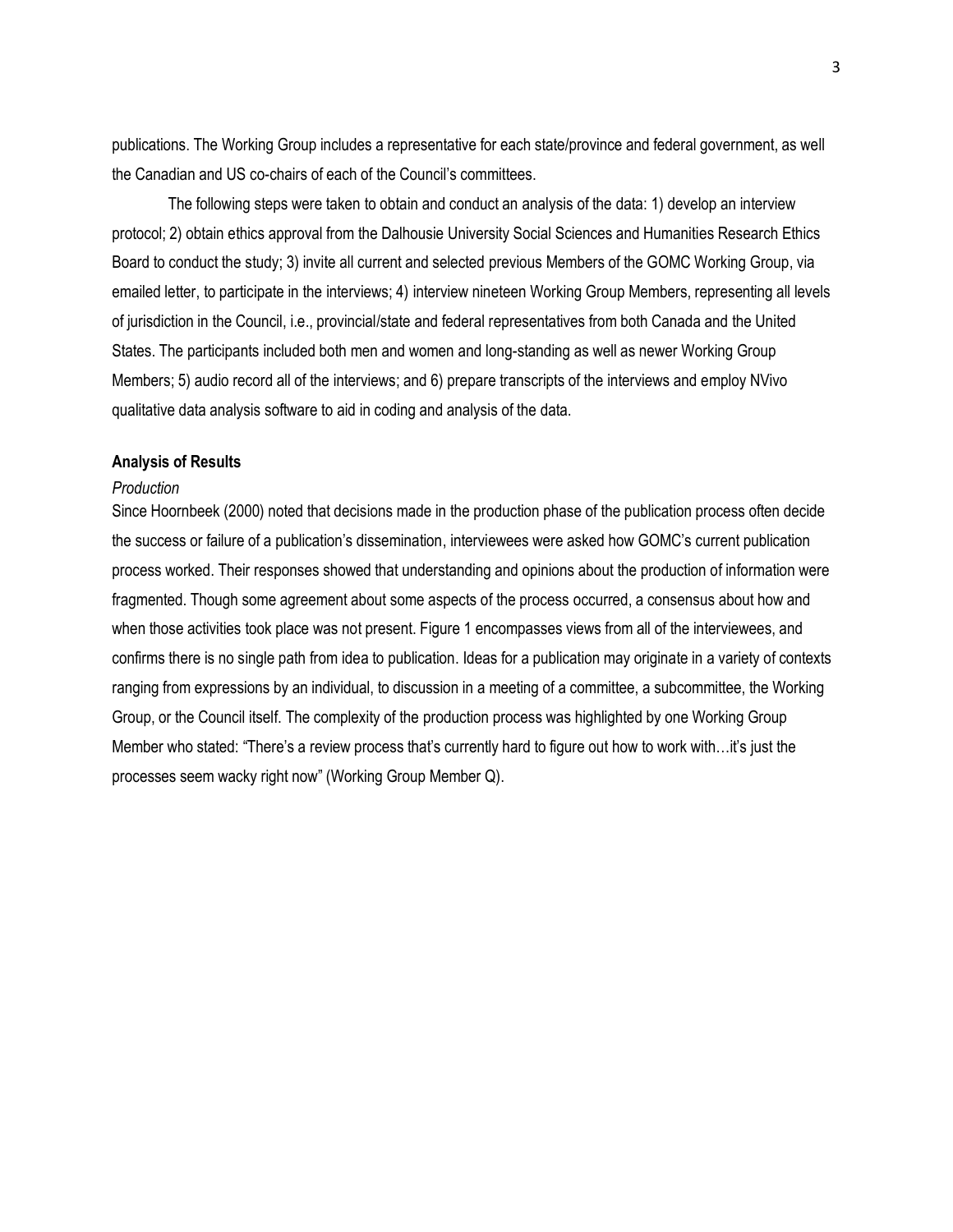

**Figure 1. Steps in the Production Process Identified by Interviewees**

No matter which path is followed as an idea moves towards publication, Working Group Members agreed that: 1) preparation of a publication is an iterative process, i.e., "...you know there was a lot of back and forth in getting that approved" (Working Group Member N); 2) each publication requires extensive input and collaboration, i.e., "...then there was lots and lots and lots of input from lots of people...who helped to provide content....that's true of almost all of the publications that I've been familiar with..." (Working Group Member D); and 3) each publication receives multilevel approval and possibly peer review, i.e., "A publication will be referred to ...the Management and Finance Committee ... and the Outreach Committee..." (Working Group Member R).

Though the Council handles a number of the aspects in the production process well, there is no certainty that consistency in publication practices occurs. Working Group Member M described the process as inefficient: "I must admit I'm not completely convinced that all the mechanisms that we're trying to use ... are working the way they should," and Working Group Member L described production as inconsistent: "...I would say like most organizations it's serendipity. It is the individual who helps put a report together, thinks of ways to disseminate it, in creative ways, in ways that might be responsive to the target audience."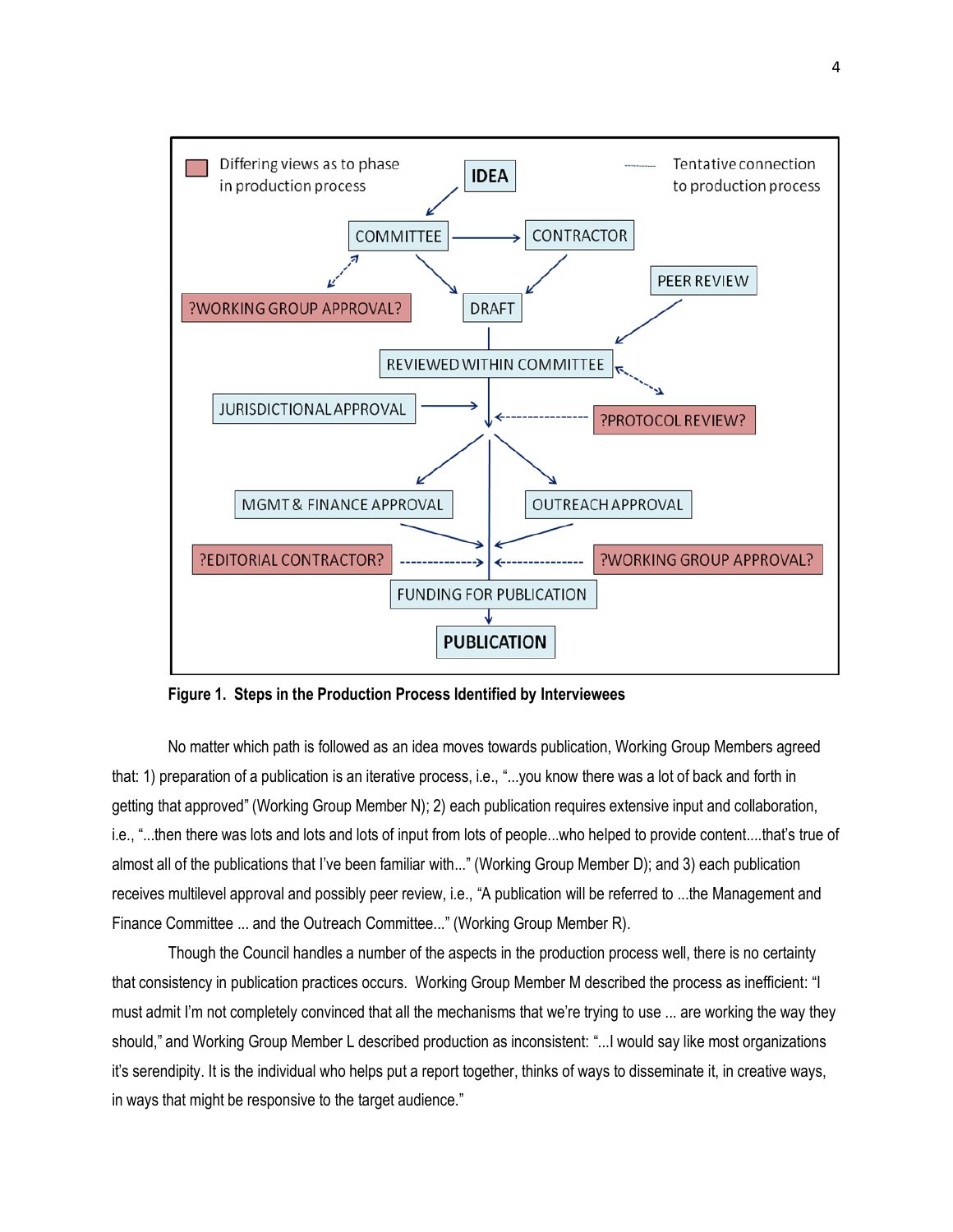## *Distribution*

Over the course of conducting the interviews, it became clear that the publications of GOMC were distributed in multiple ways, with no one set strategy governing where each document should be sent. Every interviewee agreed that both the Council and Working Group "... definitely have a role, [though] sometimes it's not as carefully followed" (Working Group Member S) and no guidelines or methods for distribution are used, a pattern stressed by Working Group Member F who said rather boldly: "I don't think there's a really formalized method you know." The multijurisdictional character of GOMC contributes to the absence of either a formalized or single approach to distributing both print and digital publications. Nonetheless, a variety of methods are employed, if not always applied in every instance.

The informality of dissemination allows Working Group Members to be creative in how they promote awareness of publications. Working Group Members have been able to develop their own methods of dissemination that worked best for them, which ensures publications are distributed to personal networks of stakeholders. When publications were produced mostly in print format (prior to funding constraints and the Web as a primary means of distribution), Working Group Member E reported that dissemination occurred by "lugging a box of publications around and handing them out to everybody." Digital publications have presented a new means of distributing copies. For example, Working Group Member Q noted that she emails publications to organized lists of personal and professional contacts.

Personalized methods meant that many types of distribution were used by the interviewees (see Table 1). The most frequently used type of distribution was emailing or forwarding a publication to an interested individual, which was employed by virtually every Working Group Member. Member I referred to himself as an "aggressive forwarder," which described his practice of maximizing personal networks to pass on copies of GOMC's publications. Since GOMC's publications are available online, forwarding publications by e-mail is easily accomplished and is the most popular dissemination method.

| <b>Types of Distribution</b>                             | <b>Working Group Members</b> |
|----------------------------------------------------------|------------------------------|
| At meetings or conferences                               | A, D, H, I, N, O, Q, R       |
| Based on an interest in the subject of a publication     | B, D, E, F, J, K, O, P       |
| By agencies within each jurisdiction (print copies only) | C, D, H, K, L, N, P, Q, R S  |
| By GOMC Councilors                                       | E                            |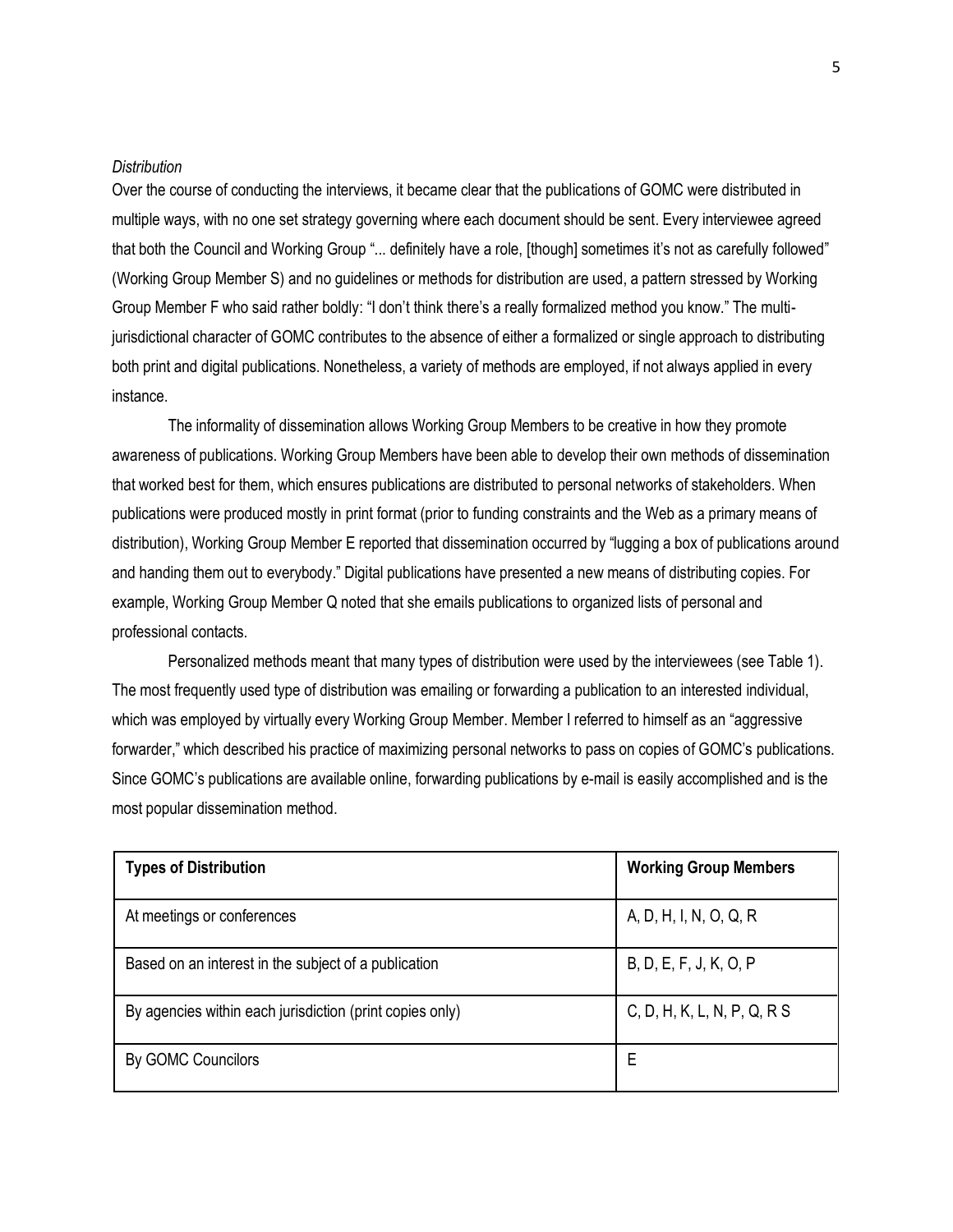| By Members of the producing committee                   | A, E, J, K, M, Q, S          |
|---------------------------------------------------------|------------------------------|
| By Members of the secretariat                           | M                            |
| By serendipity                                          | L                            |
| By Members of the Working Group                         | E, R                         |
| Emailing or forwarding a publication to a user          | B, C, D, E, F, I, N, O, P, R |
| Person-to-person (handing a document to another person) | B, E, H, N, P                |
| Putting a publication on the Web site                   | C, I, J, O, S                |
| By internal and external marketing or advertising       | H, K, Q, R                   |
| By the postal system (mail)                             | F                            |
| Via a library (using a library as a point of access)    | J, P                         |
| Word of mouth (talking about information in documents)  | D, E, G, H, M, S             |

# **Table 1. Distribution Types Identified by Working Group Members**

Some Working Group Members expressed concern that heavy reliance on informal distribution contributed to weaknesses in the process. Working Group Member R stated that the question of a distribution role was an "excellent" one since "we've run up against this with everything that we've tried to do all the way up to right now trying to get the word out about the *Gulf of Maine Times*." In her view, the distribution process was "hit or miss." In fact, occasionally many copies of some of GOMC's publications never made it beyond the storerooms of Working Group Members. Member D, for example, recounted that when his office moved "about five and half years ago... [he] purged literally dumpster loads of old Gulf of Maine Council documents." Even now that publications are posted on the Council's Web site, one Member classed this distribution "as sort of a minimal, minimal access..." (Working Group Member M). He was "not convinced that that was enough..." Another member summed up the concern as follows: "I think ... that sometimes we might print one thousand copies of something and when those thousand copies are gone we conclude that we were successful in disseminating the report" (Working Group Member L).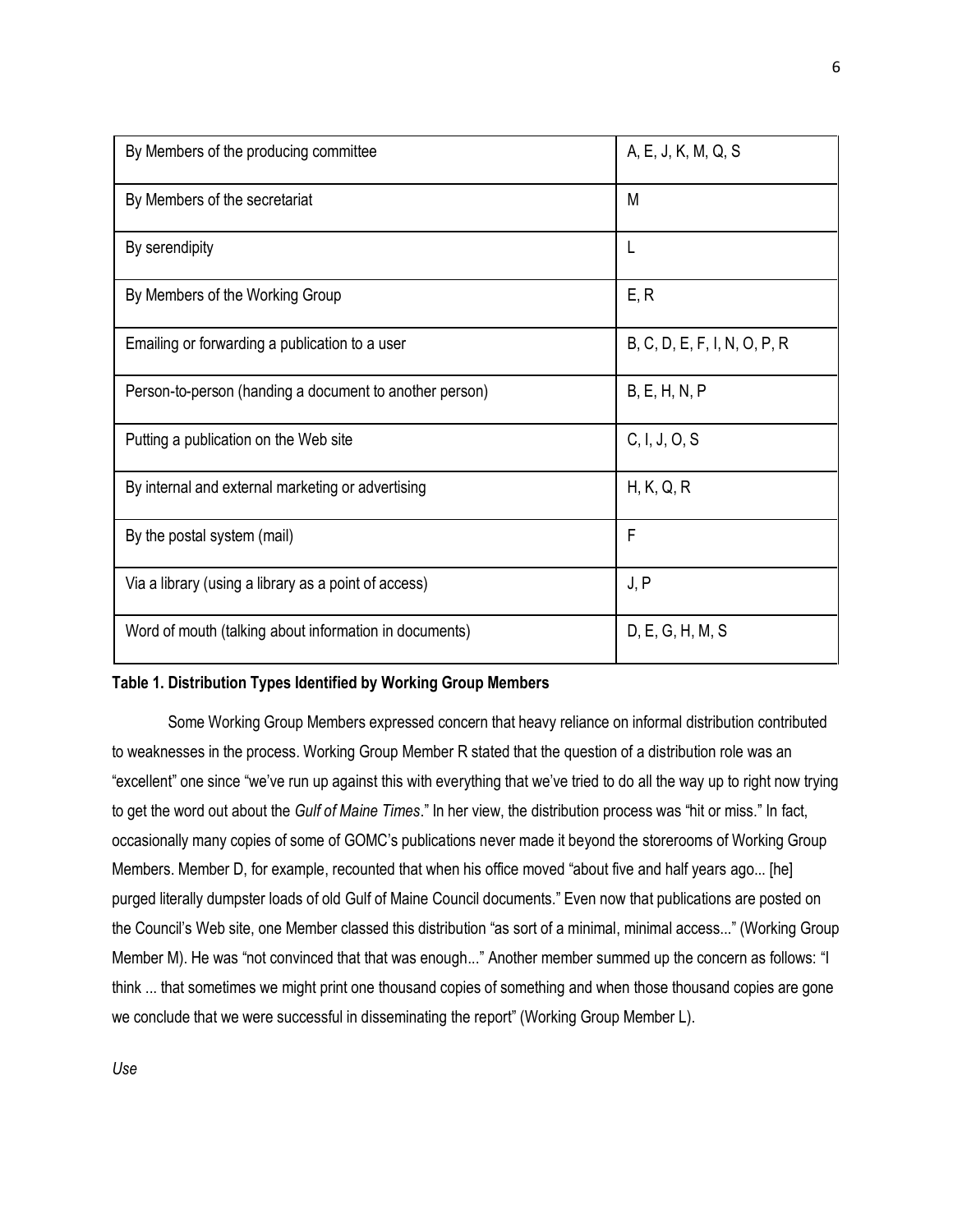Responses indicated that Working Group Members were very interested in evidence of use of GOMC's publications as a means of showing "the benefit of the Council" (Working Group Member K), but that they infrequently provided explicit examples of use. Working Group Member D had difficulty answering a question about evidence of use, and stated "I mean it's really hard for me to answer the question just because I don't remember how many times somebody has said to me [that he/she used a publication]…" While Working Group Members believed that awareness of GOMC publications was high among the sizeable number of individuals associated with the Council, the degree to which that awareness extends beyond those individuals was a matter of interest but uncertainty. As one Working Group Member phrased it, "...normally it's just off [the publication] goes, it could have been deleted, it could have been read, it could have been valued, I don't know...we all push a lot of information out there and hope it... sticks or its relevant or its used" (Working Group Member I).

Interviewees identified several types of use, the most prevalent being citations to GOMC publications by other reports (see Table 2). Working Group Member Q explicitly identified cited publications:

Q: I have seen a number of reports that have been done by the US Geological Survey on aquatic habitats and such issues, which quote the Gulf of Maine Council reports like *Eel Grass*… and the *Salt Marsh* [*Monitoring Protocol*] one, those get used frequently along with the *Tides of Change*… they are part of a scientific discourse about, um, restoration and conservation efforts.

Other Working Group Members who mentioned citations knew that the GOMC reports were cited "quite a bit" (Member S), but most respondents did not provide details. Frequent requests for some publications and their application in educational contexts (the Gulf of Maine poster showing ocean currents, for example) suggested to Members that the publications were being used (Working Group Member K).

| <b>Types of Use</b>                                                          | <b>Working Group Members</b> |
|------------------------------------------------------------------------------|------------------------------|
| By faculty at universities in the Gulf of Maine region                       | K, L, R                      |
| Cited by other reports                                                       | E, O, P, Q, S                |
| By agencies with which the author(s) of a GOMC<br>publication are affiliated | J                            |
| By industry or government                                                    | C, F, R                      |
| In legislation                                                               | D, F, S                      |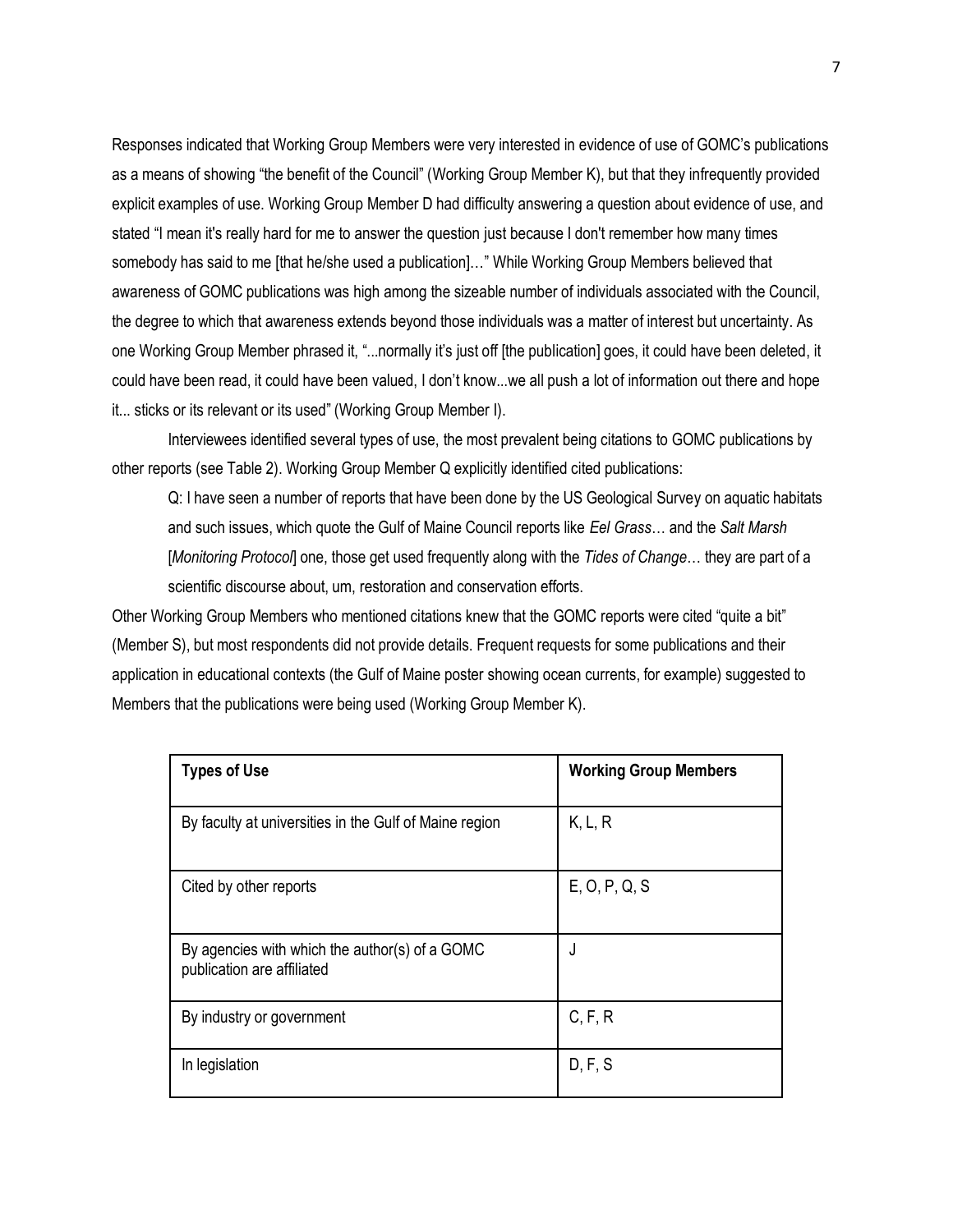| By not-for-profit organizations                                           |         |
|---------------------------------------------------------------------------|---------|
| By individuals reported by word of mouth by colleagues<br>outside of GOMC | A, K, N |

# **Table 2. Types of Use of GOMC Publications**

The next most common types of use of GOMC publications were use by industry or governments, in legislation, by universities, and by individuals who provided word of mouth accounts. Interviewees provided specific examples of use by industry and government, as well as use in legislation. For instance, Working Group Member F mentioned "snippets" from a GOMC publication on barrier removal (e.g., causeways or culverts) was employed in current projects, and noted that the *Stream Barrier Removal Monitoring Guide* was being used in a number of projects in one province and was being reviewed for a dam removal project in its initial stages. In another case, Working Group Member D stated that the *Gulf of Maine Salt Marsh Restoration Monitoring Protocol* was embedded in New Hampshire legislation to require research grant recipients conducting a restoration project ensure their grant was compliant with that protocol.

Specific examples of use, like those provided by Members F and D, were rarely given by interviewees. Instead, vaguely described use of publications by universities were mentioned (Working Group Members K, L, & R), or Working Group Members stated they noticed publications on the office bookshelves of a colleague (Working Group Member E). Although GOMC's mandate includes a public education and outreach component, only one Working Group Member mentioned use of its publications by not-for-profit groups (Working Group Member B), and none of the interviewees provided examples of use by the general public. Use of publications by these latter types of groups is particularly difficult to determine because extensive follow up with potential stakeholders is required to decide if GOMC publications were deemed useful. Even if use and influence is known at some levels, determining a publication's ultimate use in policy decisions is difficult to assess. Working Group Member K emphasized this issue concretely:

K: we have a five or six page handout on [the] American Eel...and its status in the Gulf of Maine. So, I gave that to our pelagics advisor, fisheries advisor, and he found it very informative, a good synopsis and was quite impressed with it ... now he never told me like that changed how I[he] recommended to the minister what our position is on it ... but he found it informative in terms of getting his knowledge, in terms of playing that role as an advisor to the minister on that issue.

Though Working Group Member K knew that the pelagic advisor was influenced by *American Eels,* he did not know what impact, if any, it may have had beyond that point. Interest in learning more about whether GOMC's publications are used and what influence they have is high among Working Group Members. One interviewee succinctly stated,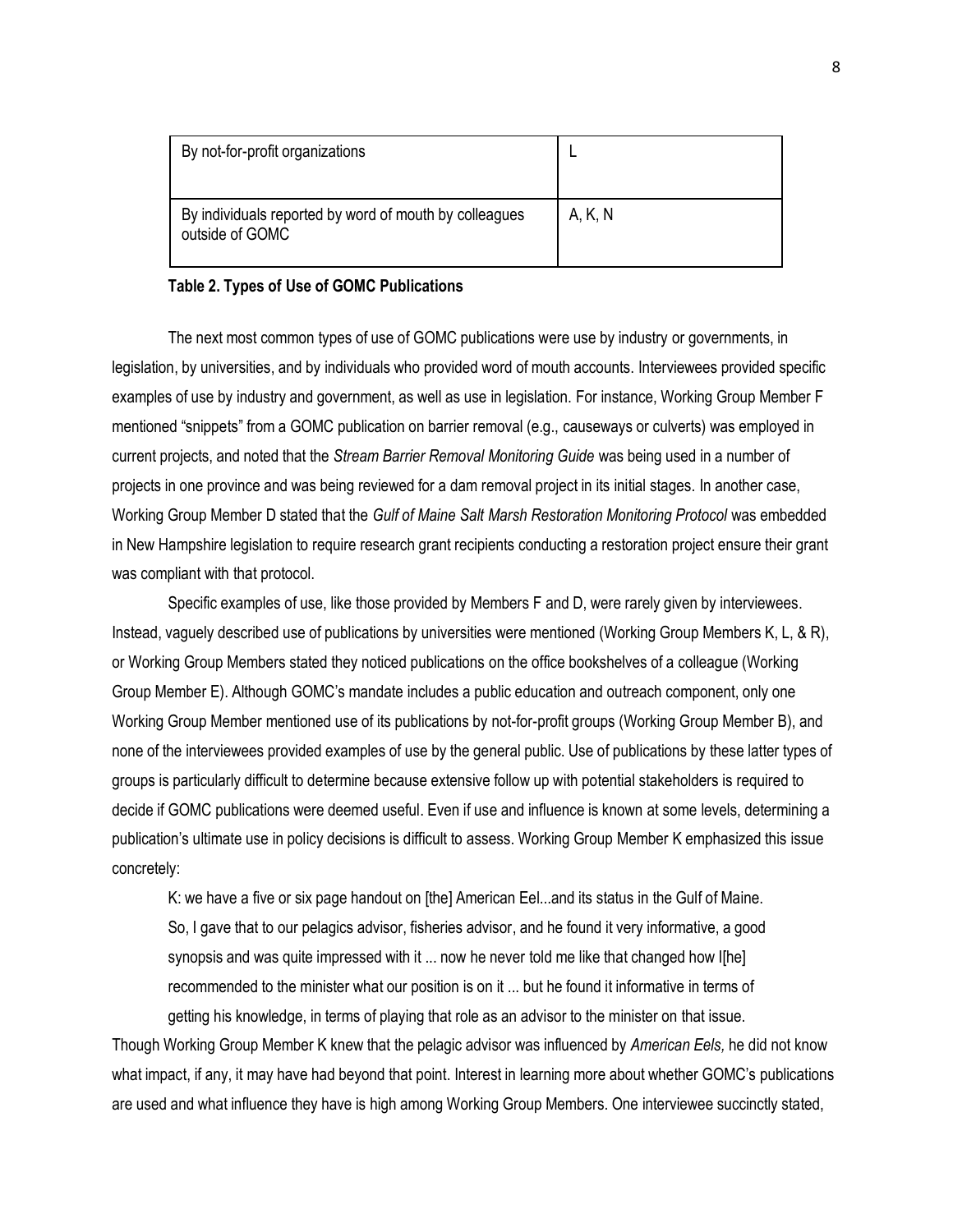"you'd think a twenty year old organization would have done more evaluation of the use of its publications...I don't think we've evaluated [use] in the past and impact of any kind of our publications, which is a huge problem" (Working Group Member N). This view was echoed by Working Group Member L: "certainly we have no evaluation procedure, we have no rigorous tracking procedure."

# **Conclusions**

### *The Life Cycle of Scientific Grey Literature*

Intergovernmental bodies often see their primary responsibility as offering solutions to problems through the production of expert information and publications. Through analysis of the interviews with Working Group members a deeper understanding of the path scientific information takes as it moves through the publication process has been developed. Though interviewees' understanding about the production of information is fragmented, they verified that many of GOMC's publications receive multiple levels of peer-review, which confirms that some types of scientific grey literature are rigorously reviewed much like the primary literature and largely undeserving of the stigma which marks them as poor quality. In fact, only one interview commented at all on the perceived low quality of grey publications. Working Group Members were less concerned about the publication genre and more concerned that adequate attention was being paid to promoting awareness of GOMC information to potential users. Working Group Member M made this perspective clear when he said: "I think there are enough mechanisms that the information can go in, it can be stored, and it can be accessed. I think the challenge is that next step that we talked a bit about, which is how do you then apply it, how do you then draw it in to other conversations?" In Member M's view more effort needs to be focused on promoting user engagement with the information to increase the use of publications.

Distribution is largely achieved through the many different personal distribution methods employed by Working Group Members. Members are actively engaged in distribution, which has fostered creativity and a sense of personal pride in the work of the Council. This dynamic process highlights that no single approach to distribution is as effective as multiple and varied means; yet, some concern was raised that without a formalized dissemination strategy that targets specific individuals and organizations dissemination of GOMC information would be limited to the personal networks of Working Group Members who are already aware of environmental degradation in the Gulf of Maine/Bay of Fundy region.

Distribution of information is often constrained by insufficient material and human resources within an organization to support dissemination. Intergovernmental groups may be unable to implement communication strategies, especially when a dissemination role and appropriate personnel are absent in the organization. Once a work is published by an intergovernmental body, attention typically moves rapidly to other projects rather than allocating additional resources to advertise and disseminate publications of completed initiatives. Application of best practices for distribution and promotion of new publications may be outside an organization's general scope and interest. As a consequence, methods for tracing the use and influence of the publications are rarely put to use.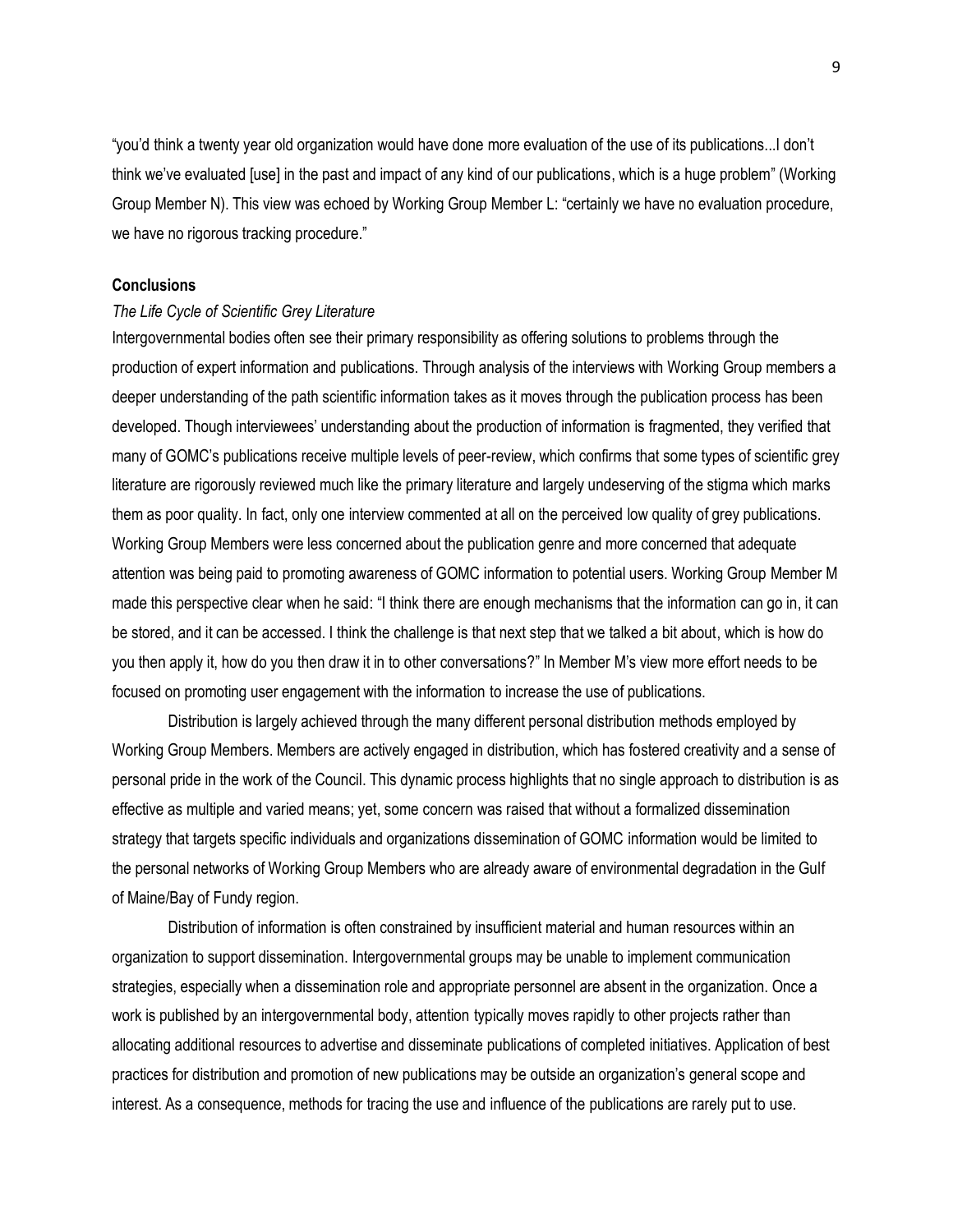The interview data analysis identified seven types of use of GOMC publications (see Table 2), yet, specific examples were rarely provided by interviewees, indicating that use is particularly difficult to confirm because extensive follow up with potential stakeholders to enquire if they have used GOMC publications is required. Interviewee responses demonstrated that while Working Group Members were sure publications were being used, their understanding of the influence of GOMC information was limited. Interest in learning more about the influence publications have is high among Working Group Members. Interviewees suggested that GOMC has not rigorously evaluated the use and influence of information, primarily because it has not been within the capacity of the organization to do so (Working Group Member L). Adequately evaluating the influence of publications requires comprehensive study of stakeholders, a process which generally has to be contracted out and is costly for the organization.

Making GOMC information more easily visible and interpretable and its significance more obvious for required decisions and policies is a challenging task. This matter is a translation issue lying at the intersection of environmental science, communication, policy, and management (Holmes and Clark, 2008; Tribbia and Moser, 2008) and gaining an understanding of this complex activity can only be achieved by continued and evolving research.

## *Implications for Knowledge Management*

Studying the internal organizational processes influencing the dissemination of information is closely linked to increasing application of best practices for knowledge management. Understanding the production, distribution, and use of publications (processes that are involved in knowledge management) encourages linking conclusions to further research on the influence of scientific information for management and policy decisions, which may help GOMC to measure the productivity of the organization. Publications, in print and digital formats, are one of the main means by which GOMC fulfills its mandate. Understanding the internal processes that promote publication is one of the first steps to measuring whether or not GOMC is achieving its organizational goals.

Interviewees noted specific instances where current practices were hindering adequate knowledge management. GOMC stores its meeting documentation on its Web site; however, these documents are rarely used to confirm past activities and determine what suggestions were made for future action. Working Group Member L identified meeting documents as a "vastly under-utilized resource," which has led to the repetition of ideas from year to year:

L: I can say that like many organizations we tend to re-invent, you have a good idea this year, I have a new idea next year, it's remarkably similar to yours, but I don't really even remember that you had that idea. That re-invention process is obviously expensive, it's not very efficient and as a result [while] the meeting documents are a good source of material you would have to dig through, you'd have to know that they're there and then you'd have to make the decision to dig through them to see if there was anything relevant.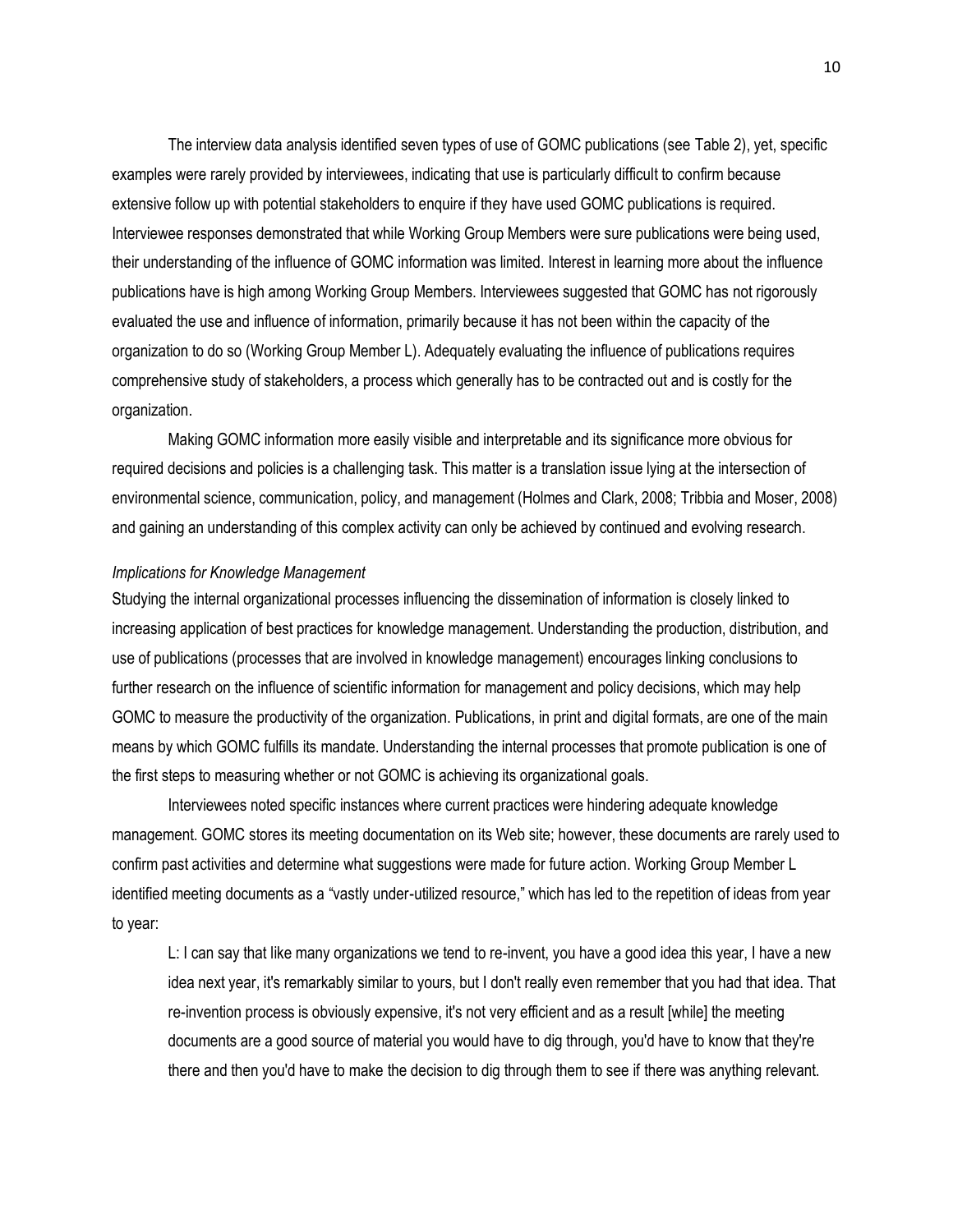The structure of the Council, which includes a rotating Secretariat and a Working Group Chair that changes jurisdictions every year, encourages re-invention, and may fail to make use of past knowledge to support current ideas. The meeting documents, though arranged chronologically, are not easily searchable, which deters reviewing their contents to address key concerns that reoccur.

Working Group Member Q stated that the changing leadership of the Council creates challenges for promoting knowledge management efforts within GOMC:

Q: It seems that having rotational leadership which changes annually causes maybe 6 months of trying to figure out what's going on and then 6 months of performing and then going back that way. So if you looked at organizational development which is forming, storming, norming and performing, this group goes back and forth between norming and performing.

Organizational development is partially held back by the dynamic nature of the Council's leadership, which can decrease publication activity and deter productivity. Structural barriers to knowledge management are very difficult to overcome as they are embedded directly in the constitution that established GOMC as an intergovernmental body. Establishing the capacity within GOMC to review meeting documentation from year to year could significantly promote better knowledge management practices and decrease occasional costly repetition of ideas that hinders organizational output.

This study demonstrates that Members internal to an organization can provide valuable insights regarding the lifecycle and flow of information as it moves from an idea through to release of a publication. It is clear that such insights answer not only information management questions related to the production, distribution, and use of scientific grey literature, but also knowledge management questions related to the information embodied in individuals or organizational processes that have the potential to enhance the productivity of GOMC.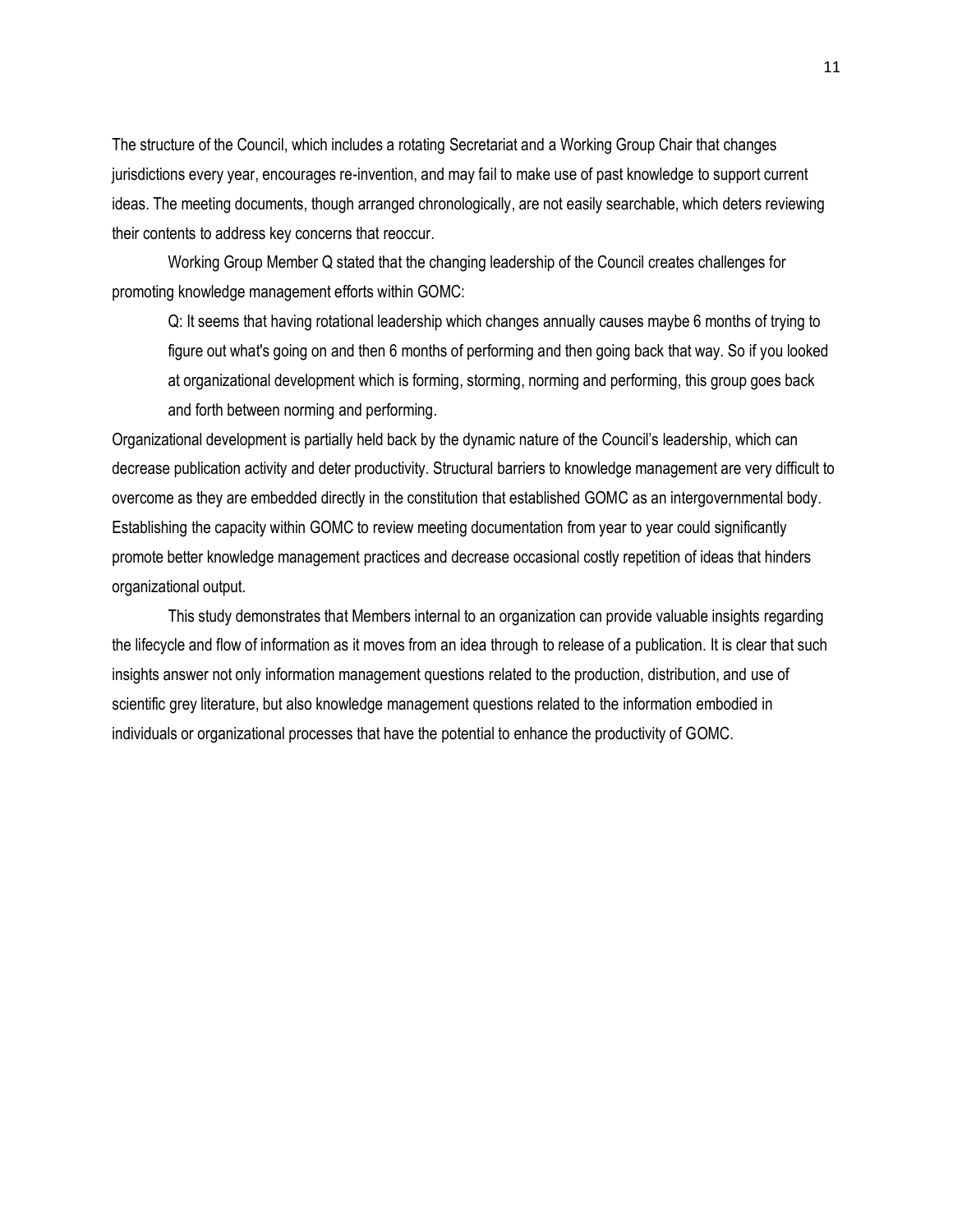## **References**

- Biermann, F., & Bauer, S. (2004). Assessing the effectiveness of intergovernmental organisations in international environmental politics. *Global Environmental Change Part A,* 14(2) ,189-193.
- Borgman, C. L. (2007). *Scholarship in the digital age: Information, infrastructure, and the internet*. Cambridge, MA: The MIT Press.
- Cronin, B. (2005). *The hand of science: Academic writing and its rewards*. Lanham, MD: Scarecrow Press.
- Donaldson, A., Eden, S., & Walker, G. (2006). Green groups and grey areas: Scientific boundary-work, nongovernmental organisations, and environmental knowledge. *Environment and Planning A*, 38, 1061- 1076.
- Editorial: Climate of fear. (2010). *Nature*, 464 (7286), 141.
- Farace, D. J. (1997). Rise of the Phoenix: A review of new forms and exploitations of grey literature. *Publishing Research Quarterly, 13*(2), 69-76.
- Gelfand, J. M. (2000). Grey literature poses new challenges for research libraries. *Collection Management, 24*(1/2), 137-147.
- Holmes, J., & Clark, R. (2008). Enhancing the use of science in environmental policy-making and regulation. *Environmental Science & Policy*, 11, 702-711.
- Holmes, J., & Savgard, J. (2008*). Dissemination and implementation of environmental research: Including guidelines for best practice*. Stockholm, Sweden: Swedish Environmental Protection Agency, Report 5681.
- Hoornbeek, J. (2000). Information and environmental policy: A tale of two agencies. *Journal of Comparative Policy Analysis: Research and Practice*, 2, 145–187.
- Hutton, G.R.G. (2009). *Developing an inclusive measure of influence for marine environmental grey literature*. (Unpublished master's thesis). Dalhousie University, NS, CN.
- Kousha, K., & Thelwall, M. (2007). How is science cited on the web? A classification of Google unique web citations. *Journal of the American Society for Information Science and Technology, 58*, 1631-1644.
- Lexmond, S.M. (2002). *From chaos to consilience: The need for science-based policy to prevent marine degradation from land-based activities*. Doctoral thesis Singapore: National University of Singapore.
- MacDonald, B.H., Cordes, R.E., & Wells, P.G. (2004). Grey literature in the life of GESAMP, an international marine scientific advisory body. *Publishing Research Quarterly*, 20, 26-41.
- MacDonald, B.H., Cordes, R.E., & Wells, P.G. (2007). Assessing the diffusion and impact of grey literature published by international intergovernmental scientific groups: The case of the Gulf of Maine Council on the Marine Environment. *Publishing Research Quarterly*, 23(1), 30-46.
- McNie, E.C. (2007). Reconciling the supply of scientific information with user demands: An analysis of the problem and review of the literature. *Environmental Science and Policy*, 10, 17-38.
- Mitchell, R.B., Clark, W.C., & Cash, D.W. (2006). Information and influence. In R. B. Mitchell, W.C. Clark & D.W.